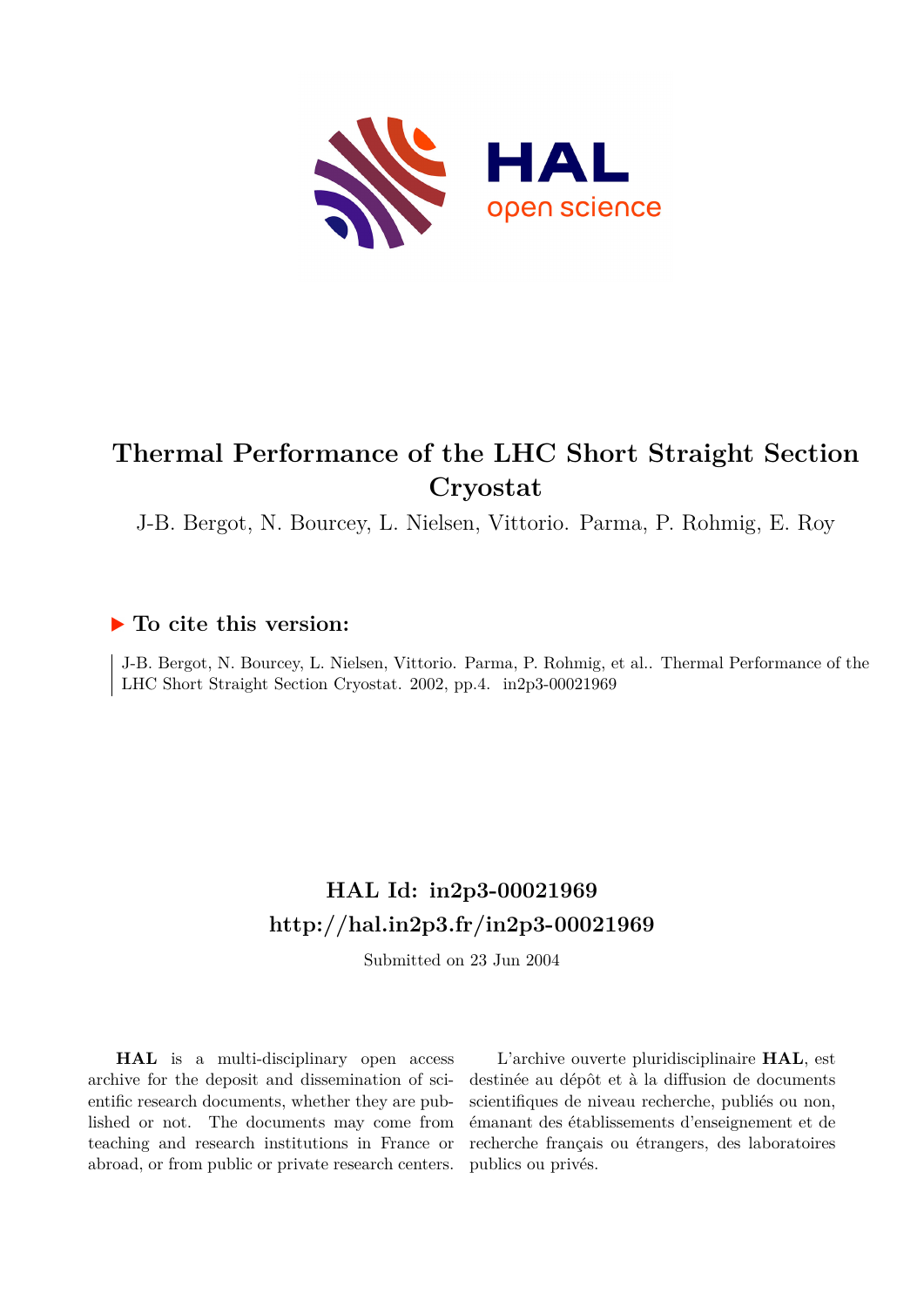## EUROPEAN ORGANIZATION FOR NUCLEAR RESEARCH European Laboratory for Particle Physics



*Large Hadron Collider Project*

**LHC Project Report 571**

# **THERMAL PERFORMANCE OF THE LHC SHORT STRAIGHT SECTION CRYOSTAT**

J-B. Bergot<sup>2</sup>, N. Bourcey<sup>1</sup>, L. Nielsen<sup>1</sup>, V. Parma<sup>1</sup>, P. Rohmig<sup>1</sup> and E. Roy<sup>2</sup>

#### **Abstract**

The LHC Short Straight Section (SSS) cryostat houses and thermally protects in vacuum the cold mass which contains a twin-aperture superconducting quadrupole magnet and superconducting corrector magnets operating at 1.9 K in superfluid helium. In addition to mechanical requirements, the cryostat is designed to minimize the heat in-leak from the ambient temperature to the cold mass. Mechanical components linking the cold mass to the vacuum vessel such as support posts and an insulation vacuum barrier are designed to have minimum heat conductivity with efficient thermalisations for heat interception. Heat in-leak by radiation is reduced by employing multilayer insulation wrapped around the cold mass and an actively cooled aluminium thermal shield. The recent commissioning and operation of two SSS prototypes in the LHC Test String 2 have given a first experimental validation of the thermal performance of the SSS cryostat in nominal operating conditions. Temperature sensors mounted in critical locations provide a temperature mapping which allows a crosscheck with the calculated temperature values and thermal performance. Moreover the measurements allowed a validation of the efficiency of the employed thermalisations. This paper presents the experimental results for the thermal performance of cryostat components and gives a first comparison with the design values.

1 CERN, Geneva, Switzerland

2 IPN, Orsay, France

Presented at the Eighth European Particle Accelerator Conference (EPAC) 3-7 June 2002 - La Villette, Paris, France

Administrative Secretariat LHC Division **CERN** CH - 1211 Geneva 23 Switzerland

Geneva, 2 July 2002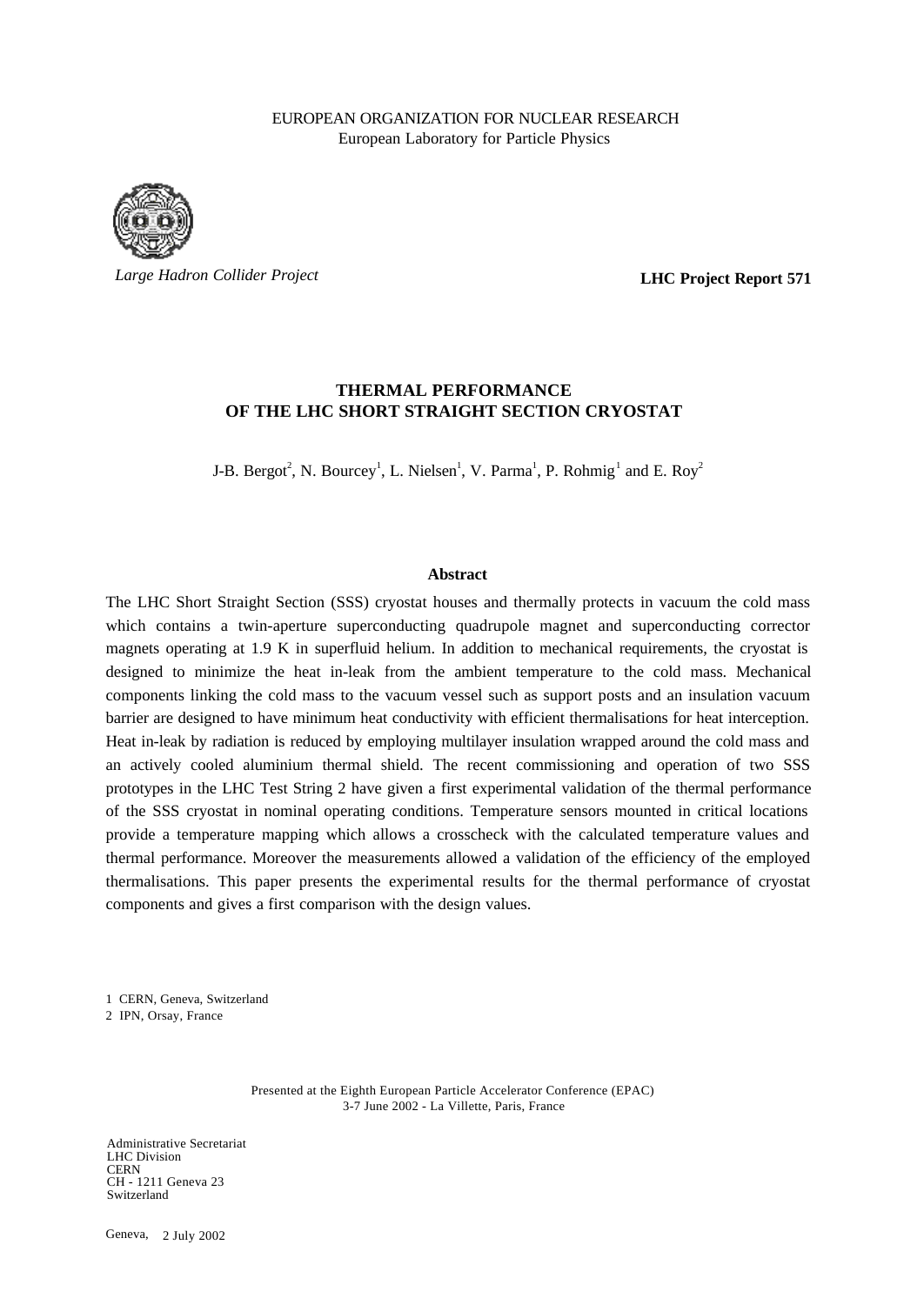# **THERMAL PERFORMANCE OF THE LHC SHORT STRAIGHT SECTION CRYOSTAT**

# N. Bourcey, L. Nielsen, V. Parma, P. Rohmig, CERN, Geneva, Switzerland E. Roy, J-B. Bergot, IPN, Orsay, France

#### *Abstract*

The LHC Short Straight Section (SSS) cryostat houses and thermally protects in vacuum the cold mass which contains a twin-aperture superconducting quadrupole magnet and superconducting corrector magnets operating at 1.9 K in superfluid helium. In addition to mechanical requirements, the cryostat is designed to minimize the heat in-leak from the ambient temperature to the cold mass. Mechanical components linking the cold mass to the vacuum vessel such as support posts and an insulation vacuum barrier are designed to have minimum heat conductivity with efficient thermalisations for heat interception. Heat in-leak by radiation is reduced by employing multilayer insulation wrapped around the cold mass and an actively cooled aluminium thermal shield. The recent commissioning and operation of two SSS prototypes in the LHC Test String 2 have given a first experimental validation of the thermal performance of the SSS cryostat in nominal operating conditions. Temperature sensors mounted in critical locations provide a temperature mapping which allows a crosscheck with the calculated temperature values and thermal performance. Moreover the measurements allowed a validation of the efficiency of the employed thermalisations. This paper presents the experimental results for the thermal performance of cryostat components and gives a first comparison with the design values.

# **1 INTRODUCTION**

The eight arcs of the LHC lattice contain in total 360 Short Straight Sections. The SSS assembly is a cryostat housing a helium vessel, the so-called cold mass, containing a twin-aperture superconducting quadrupole magnet and two pairs of superconducting corrector magnets, operating in 1.9 K superfluid helium.

The SSS cryostat consists of two main parts; the standard section cryostat section with the cold mass and the technical service module (QQS) housing the beam position monitor (BPM), the instrumentation feed-through system (IFS) and the dipole corrector feed-through (DCF). Depending on the SSS variant [2], the QQS contains in addition an insulation vacuum barrier, a helium phase separator and a jumper connection to the external cryogenic distribution line.

# **2 THERMAL DESIGN**

The cryostat heat loads are caused by radiation and solid conduction in mechanical components linking the

cold mass to the vacuum vessel. The radiation heat inleak is minimized by employing multilayer insulation (MLI) and solid conduction to 1.9 K is minimized by intercepting heat to the cryogenic lines  $E(50-65 K)$  and C' (4.6-20K).



Figure 1: LHC Arc Short Straight Section Prototype.

# *2.1 Multilayer insulation*

The MLI design consists of pre-fabricated blankets made of 6 µm thick polyethylene reflective films coated on each side with 400 Å of aluminium and interleaved with polyester spacer nets. A thermal shield, operating at 50-65 K, is equipped with two superposed blankets of 15 layers each and the cold mass is equipped with one blanket of 10 layers (Fig 2.). The QQS module and the insulation vacuum barrier are equipped with several carefully adapted MLI blankets and pads. For the ease of installation, the MLI blankets are equipped with Velcro<sup>TM</sup> fasteners allowing an edge-to-edge installation of the blankets, thus avoiding an overlapping thermal shortcircuit of their cold and warm sides. For mechanical strengthening, the inner- and innermost reflective films are reinforced by polyethylene nets glued onto their inner sides.



Figure 2: SSS cryostat cross-section.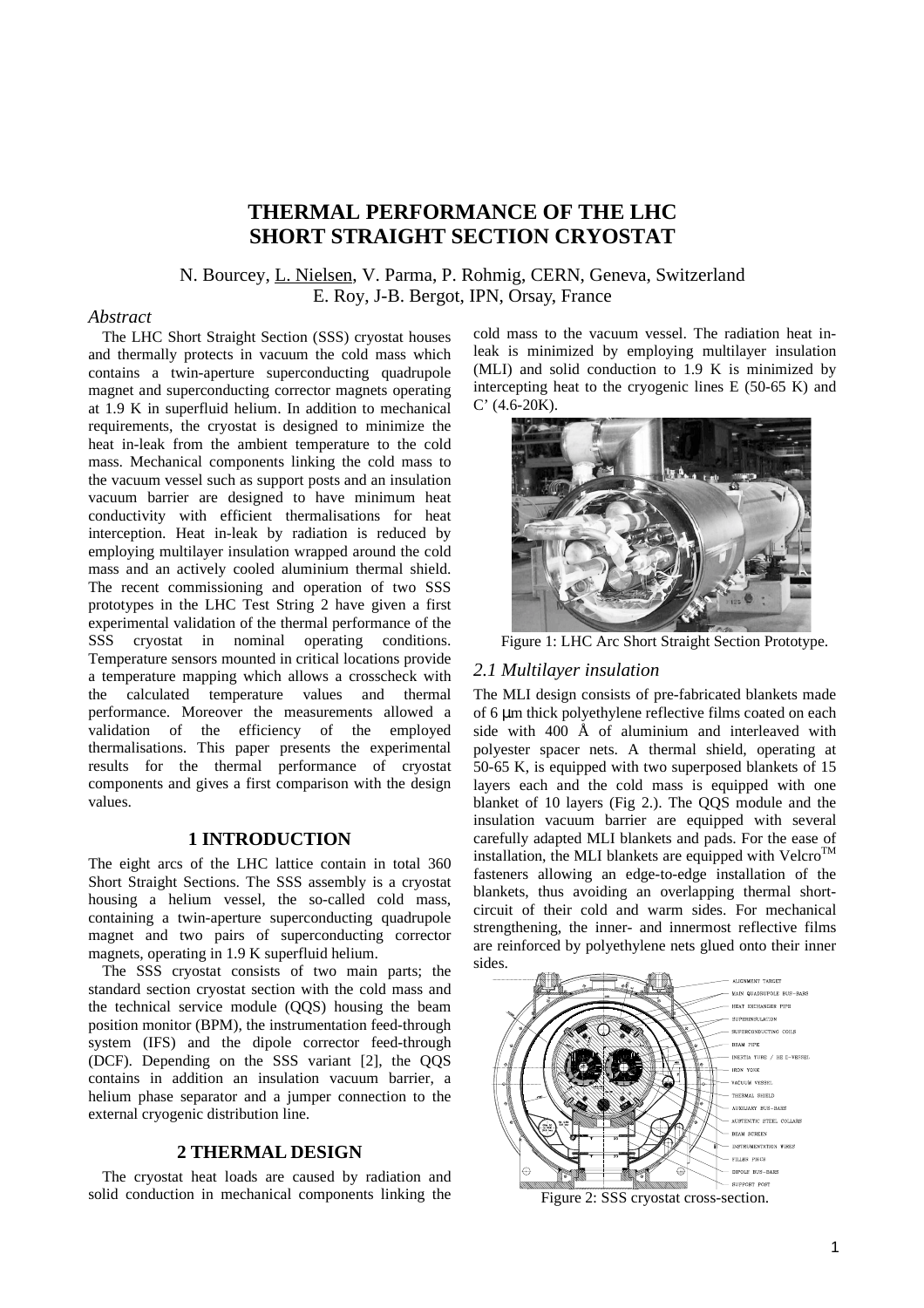#### *2.2 Magnet support system*

The support system (Fig. 2) for the cold mass consists of two low heat in-leak column type support posts in glassfibre reinforced epoxy resin [6]. Each support mounts two aluminium heat intercept plates glued onto the columns at intermediate positions. The thermalisation of the lower heat intercept is made by flexible aluminium multi-foil straps welded onto the thermal shield. The thermalisation of the upper heat intercept is made by a cast aluminium plate integrating the stainless steel line C'.

#### *2.3 Insulation vacuum barrier*

The insulation vacuum barrier, welded between the cold mass and the vacuum vessel, has the function of dividing the LHC insulation vacuum in separate compartments (each 214 m long). It is a stainless steel leak-tight welded structure, composed of two concentric corrugated cylinders and one internal bellows linked together by a thermalised central plate. A high purity copper ring brazed onto the stainless steel central plate and thermally linked to the aluminium cryogenic line E by a copperaluminium brazing ensures the required heat interception.

To minimize the radiation heat in-leak, cylindrical MLI blankets are installed between the corrugated cylinders and bellows. The design study has shown that MLI protection (in particular of the internal bellows) is essential to keep the heat in-leaks within the budget.

#### *2.4 Other components*

Additional heat in-leaks are caused by the feed-through pumping tubes for the beam vacuum, beam screens, a beam position monitor (BPM), current lead feed-throughs (DCF) for the dipole corrector magnets, the instrumentation feed-through system (IFS) and a helium phase separator with its piping in the QQS module.

## *2.5 Heat load budget*

The budgeted static heat loads to a SSS containing jumper connection and insulation vacuum barrier are shown in table 1 [7].

| Table 1: Static heat load budget (in W) in a SSS. |
|---------------------------------------------------|
|                                                   |

| Component                           | 50-65 K | $4.6 - 20$ K | 1.9 K |  |  |
|-------------------------------------|---------|--------------|-------|--|--|
| <b>Standard Section Cryostat</b>    |         |              |       |  |  |
| Thermal shield radiation            | 12.1    |              |       |  |  |
| Radiation to cold mass              |         |              | 0.47  |  |  |
| Beam vacuum tubes                   | 1.2     |              | 0.21  |  |  |
| Support posts (two)                 | 14.4    | 0.84         | 0.09  |  |  |
| Beam screen                         |         |              | 0.06  |  |  |
| <b>Technical service module OOS</b> |         |              |       |  |  |
| Thermal shield radiation            | 3.0     |              |       |  |  |
| <b>IFS</b>                          |         |              | 0.54  |  |  |
| Insulation vacuum barrier           | 11.6    | 0.029        | 0.43  |  |  |
| <b>BPM</b>                          |         | 0.46         | 0.30  |  |  |
| <b>DCF</b>                          | 5.2     | 1.22.        | 0.27  |  |  |
| Phase separator, piping             | 0.01    | 0.12         | 0.05  |  |  |
| Total                               | 47.5    | 2.7          | 2.4   |  |  |

The budgeted radiation heat in-leaks through the MLI are based on reference values of 1.1  $\text{W/m}^2$  from 293 K to 50-65 K and 55 mW/m<sup>2</sup> from 50-65 K to 1.9 K, applying safety factors in areas with complex geometry. Recent MLI tests made at CERN [3] suggests that the radiation heat in-leak in the standard section cryostat does not exceed 0.8 W/m<sup>2</sup> from 293 K to 50 K and 5 mW/m<sup>2</sup> from 50 K to 1.9 K.

The budgeted heat loads of the support post are based on a calculation model, benchmarked with experimental testing [5]. The budgeted insulation vacuum barrier heat loads are based on a dedicated thermal calculation model [4].

#### **3 EXPERIMENTAL RESULTS**

The recent commissioning and operation of the LHC Test String 2 have given a first experimental validation of the thermal performance of the SSS cryostat in nominal cryogenic conditions. Phase 1 of the LHC Test String 2 has been operating with a continuous LHC lattice cryostat comprising two prototype Short Straight Sections interleaved by three LHC dipole cryomagnets.

Figure 3 shows the temperatures in the SSS3 during the first cool down in August-September 2001. Table 2 summarises the measured average temperatures after nominal operation temperatures are reached for the cold mass, line C' and line E.



Figure 3: Temperature mapping in the SSS3.

While the line E is at 50 K, the temperature measured at the upper part of the standard section thermal shield is 52 K, which confirms its welded thermalisation. The extremity thermal shield temperatures are measured to 54 K respectively 59 K, indicating heat in-leak to the standard section thermal shield from the upstream QQS section and the downstream magnet interconnection zone.

A temperature sensor mounted at the beam vacuum tube feed-through indicates a temperature of 57 K, confirming the correct welded thermalisation to the thermal shield.